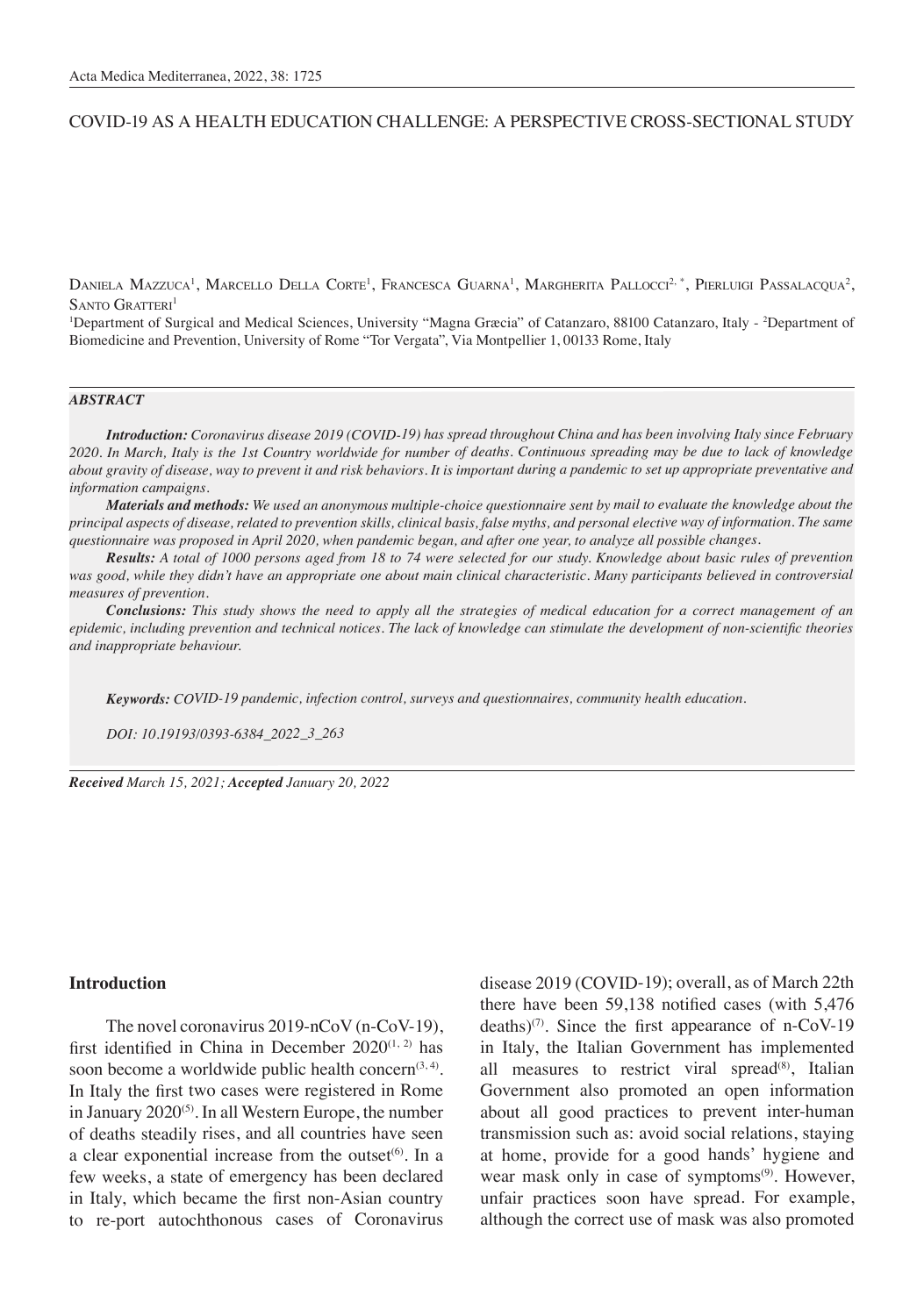by WHO since 29th January  $2020^{(10)}$ , its real use has soon appeared improper worldwide, resulting in a shortage of their availability $(11)$  and adoption of severe measures by governments to ensure sourcing for their Countries(12).

After few months the use of face masks became mandatory, considering suitable as "community masks" ( not for medical use, not responding to quality certifications) single-use, washable or selfproduced masks made up of multilayer materials, to cover from the chin to above the nose<sup> $(13)$ </sup>. An important reason to discourage widespread use of face masks was to preserve limited supplies for professional use in healthcare settings $(14)$ . We believe that an adequate information for population during an epidemic, could reduce the development of inadequate prevention measures by people or the diffusion of false myths about the disease involved $(15, 16)$ . This phenomenon referred to as the 'infodemic' has stood out in the context of the COVID-19 pandemic $(17)$ , a large increase in the volume of information associated with a specific topic in a short period of time due to a specific incident, making misinformation and manipulation of information spreading like a virus. As inappropriate beliefs, behaviors and feelings growth could be facilitated by an incomplete knowledge of a problem $(18)$ . In this study we want to analyze main aspects of prevention notions, clinical aspects, and false-myths about SARS-CoV-2.

# **Materials and methods**

A perspective cross sectional study was conducted using an online questionnaire (Table 1), which has already been implemented in medical studies for a long time<sup>(19)</sup>, on knowledge and beliefs, administrated to a group of 1000 people residing in Calabria, southern Italy region, randomly extracted from the database of our Hospital. The questionnaire was distributed through the personal mail address, in April 2020 and the second time, after one year, in April 2021.

# **General information**

- 1. Age
- 2. Sex:
- a. Male
- b. Female
- c. Not answer
- 3. Which of the following devices do you use/have you used mainly to be informed about COVID-19?
- a. Television
- b. Social Network
- c. Messaging
- d. Official websites (WHO, PubMed, Italian Government)
- e. Newspaper or magazines
- 4. What knowledge do you believe you have on the issue of COVID-19?
- a. Excellent
- b. Good
- c. Moderate
- d. Insufficient
- e. No answer

# **Principal prevention skills**

- 5. Could hand-washing reduce risk of infection?
- a. Yes
- b. No
- c. No answer
- 6. Could 'staying at home' reduce the risk of infection?
- a. Yes
- b. No
- c. No answer
- 7. Should healthy subjects wear medical mask?
- a. Yes
- b. No
- c. No answer

### **Acceptation of non-scientific theories**

- 8. Does high assumption of vitamin C prevent infection?
- a. Yes
- b. No
- c. No answer
- 9. Could insect bites transmit infection?
- a. Yes
- b. No
- c. No answer
- 10. Could sunbathing reduce risk of infection?
- a. Yes
- b. No
- c. No answer
- 11. Could drinking hot water reduce the risk of infection?
- a. Yes
- b. No
- c. No answer
- 12. Could we take home coronavirus-19 through shoes or dresses?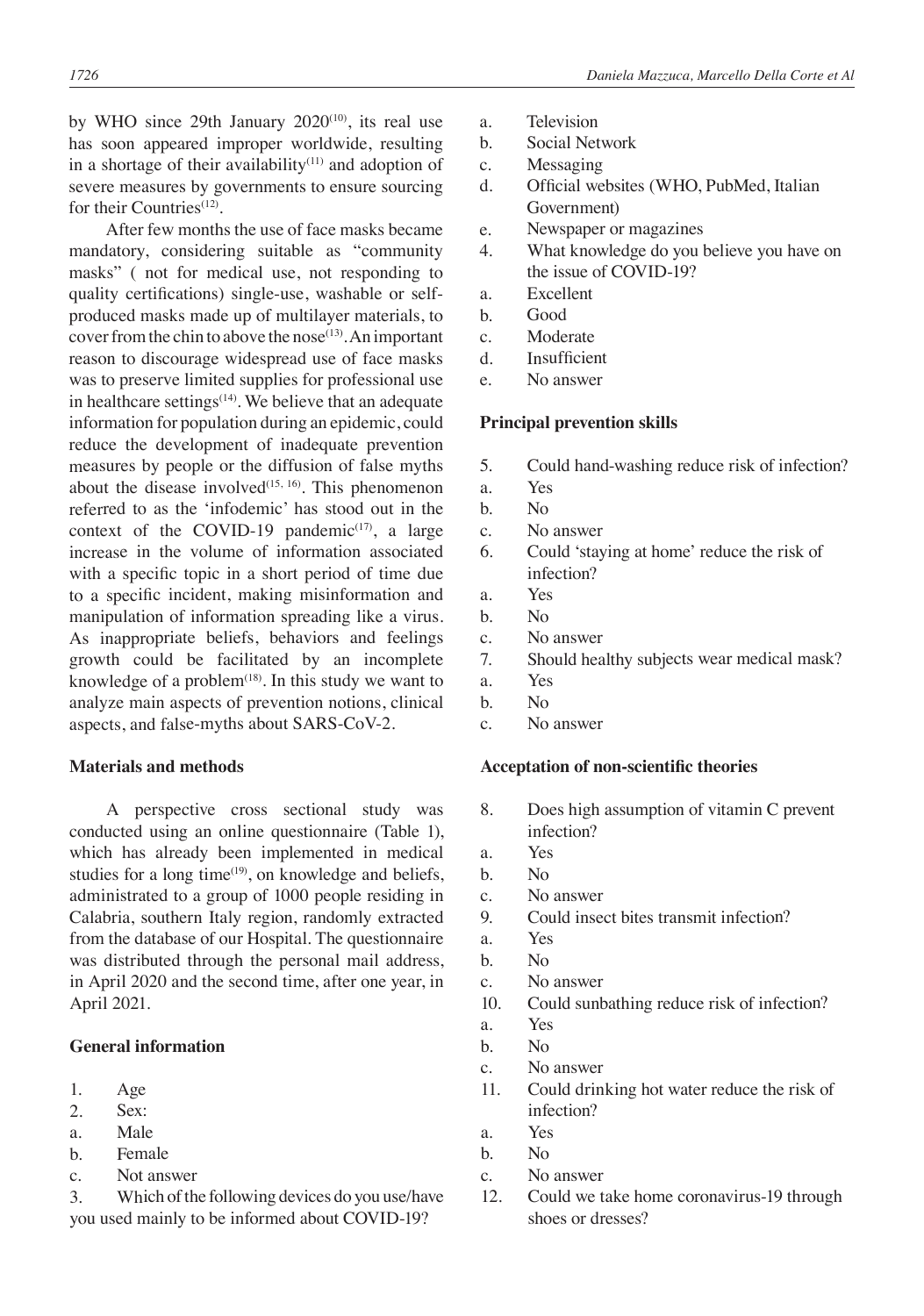- a. Yes
- b. No
- c. No answer

#### **Specialistic notices**

- 13. At what age people may get COVID-19?
- a. All ages
- b. Only some age ranges
- 14. Do we have a decisive care for COVID-19?
- a. Yes
- b. No
- c. No answer
- 15. May an apparently healthy person be infected?
- a. Yes
- b. No
- c. No answer
- 16. Which is the percentage of COVID patients they need recovery in intensive care unit?
- a. 10-20%
- b.  $30-40\%$
- c.  $50-60\%$
- d. More than 60%
- 17. Does a vaccine against COVID-19 exist?
- a. Yes
- b. No
- c. No answer

**Table 1:** Questionnaire used for the survey

The operative plan consisted in extraction of mail contacts, sending mail with questionnaire, registration of the number of emails sent, registration of the number of individuals who accepted to fill the questionnaire. The questionnaire, composed by 15 multiple-choice questions, was structured in four parts: in the first, we asked the personal level of perceived knowledge and the main sources used to get informations. To guarantee anonymity we only asked age and sex.

In the second part we examined main prevention skills, the ones officially advised by WHO, asking about: the need of wearing protective mask by healthy subjects; washing hands; staying at home or avoid social relations. In third part, we evaluated controversial and unofficial strategies commonly known to prevent SARS-CoV-2 infection such as: high assumption of vitamin C, transmission from insect bites, sunbathing, drinking hot water, carrying home virus through shoes or dresses. In the last part, we measured the appropriate knowledge about the main clinical aspects of the disease: the age of patient who can become infected, the existence of a vaccine $(20)$  and of a decisive care, the concept of 'asymptomatic', the risk of an infected person to need recovery in intensive care unit. All data are expressed as mean ± standard deviation (SD). A statistical analysis was carried out to evaluate significant differences between male and female (p<0.05). To ensure 2020's responders were as aged as 2021's, and reflecting the same population, t- test was applied. The analysis was performed using Prism Version 9.1.1 (GraphPad Software Inc., San Diego, California), an already validated method in scientific literature<sup>(18)</sup>.

# **Results**

*We have sent 1000 questionnaires per year which were filled by:*

• In April 2020, 774 people, 494 females (63.8%) and 276 males (35.6%). 4 individuals (0.5%) preferred to not declare their sex.

• In April 2021, 648 people, 360 females (55.5%) and 286 males (44.2%). 2 individuals (0.3%) did not declare their sex. (Figure 1-A). Figure 1 A, B, C general information about participants to our study.



**Figure 1-A:** In April 2020, 774 people were enrolled to our study: 494 females (63.8%) and 276 males (35.6%), In April 2021, 648 people, 360 females (55.5%) and 286 males (44.2%), in 2021, 2 people (0.3%) did not declare their sex. A statistical analysis was executed: no statistically significant differences between male and female  $(p>0.05)$ .

We didn't receive any answer from 226 people in 2020, and 352 in 2021 so we considered they refused the participation to our study. We analyze all answer for each year.

# *April 2020*

Through the first part of the questionnaire,  $2.8\%$ <sup>(22)</sup> of participants thought they had an excellent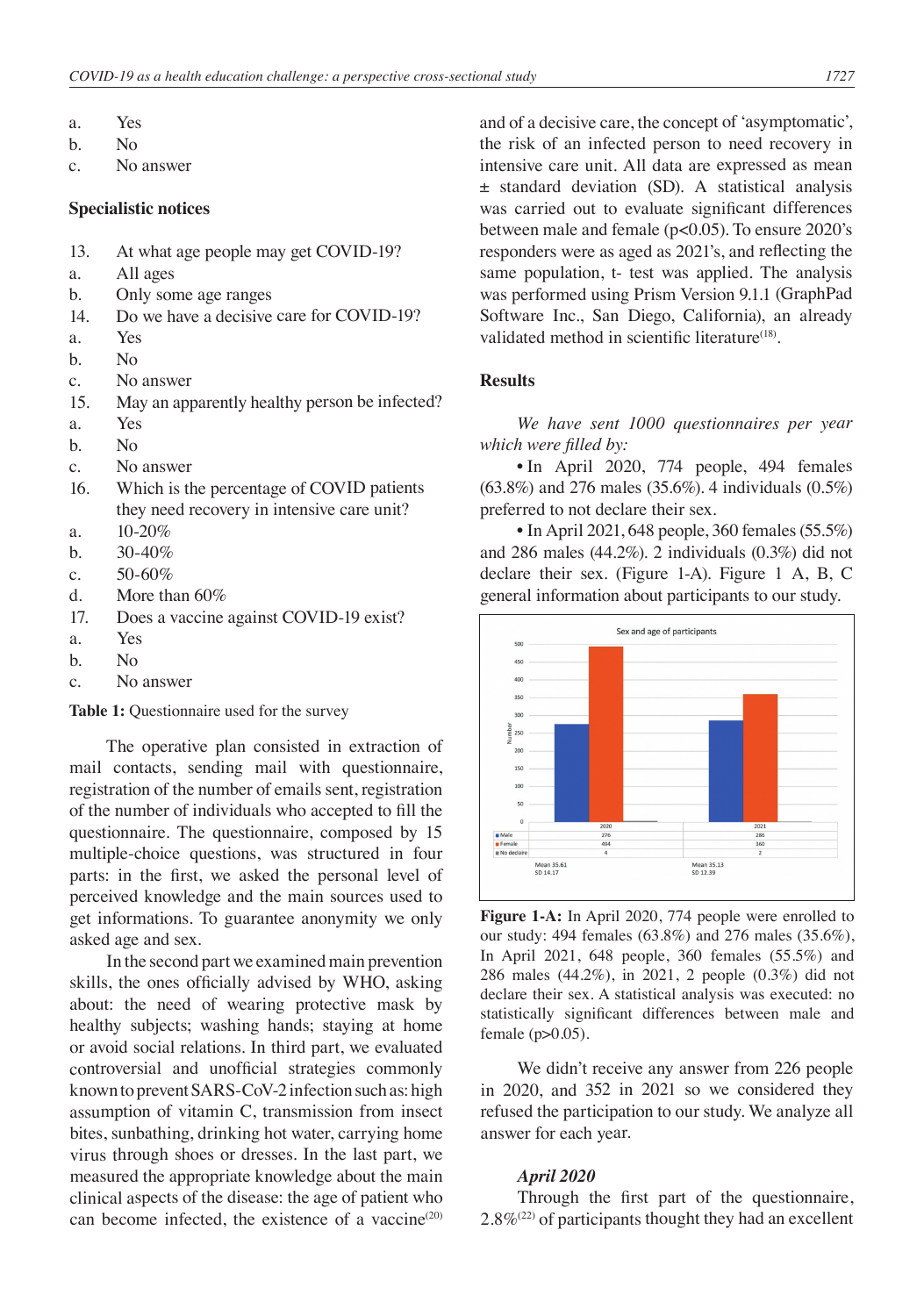knowledge about COVID-19 and only 12,5% (97) believed they had and insufficient knowledge. Among the remaining people, 35.6% (276) responded that they had a good knowledge, 48.5% (376) moderate, and 0.3% (3) did not answer (Figure 1-B). They reported getting information about Covid-19 from television, followed by websites of recognized organizations; social networks, newspapers, and messaging (or texting) were respectively 12%, 8% and 0.7%. (Figure 1-C).



**Figure 1-B, C:** The two graphics can be read jointed: in 2020 only 2.8% of participants thought they have an excellent knowledge and 35.65% defining 'good' their skills, while after one year 72.3%of people declared they have a good knowledge (C). In part, this relief could be explained by the changing in the way of being informed: up to 51,8% increases the number of people using official websites, compared to 34.6% observed in 2020 (D).

In the second part of questionnaire, most of the participants appeared perfectly informed about the importance of handwashing (98.1%) (question 5) and avoid social relations staying home (99.2%) (questions 6). Conversely, an important lack of knowledge was shown about the wearing protective mask related indication (question 7): 46.5% of them considered mandatory its use by healthy subjects, differently from official statements. We emphasize in April 2020 the official indication was 'protective mask must be used exclusively by symptomatic subjects<sup> $(6-10)$ </sup>. Regarding the acceptance of nonscientific theories (third part), 64% of people believed that COVID-19 could be carried home through dresses or shoes, 27% disagree, and 8% did not answer. More comfortable results were obtained for the remaining three questions: only 3% believed in the transmission of virus through insect bites (9.9% no answer), 9.6% though sunbath protect against infection (6% no answer) and 9% (60 people) stated drinking hot water reduces the risk of infection (7.7% no answer).

The last part of questionnaire relative to medical notices, showed different trend between the five questions: 96.5% of people knew COVID-19 can be developed at all ages and an apparently healthy person could be infected (98.8% of agreement). The risk of compliances requiring intensive care unit appeared overestimated: only 58.3% of them thought it is about 10%, while 27.9% indicated 'from 30 to 40%', 9% stated 'from 50 to 60%' and 34 people (4.6%) believe the risk is more than 60%. About therapeutic strategies, only 7.8% though we have a decisive care (87% thought we don't, 4.9% no answer) and 95.2% knew a vaccine still didn't exist. Figure 2 A-B Specialistic notices.



**Figure 2-A:** At the start of pandemic in 2020, the risk to need recovery in intensive care unit was overestimated: certainly, this was influenced by high death rate in first moths of pandemic, related to the poor capacity to treat COVID-19. After one year, more than 70% of participants showed a better awareness of this risk.

# *April 2021*

A definite trend of 72.3% of participants (469) though they had a good knowledge about the topic, moderate knowledge characterized 14% (91). The remaining respondents were 'excellent' informed in 9.1% of total (59), still 'insufficient' 3.5% (23) and 0.9% (6) did not answer. More than half stated they choose official websites to be informed (51.8%),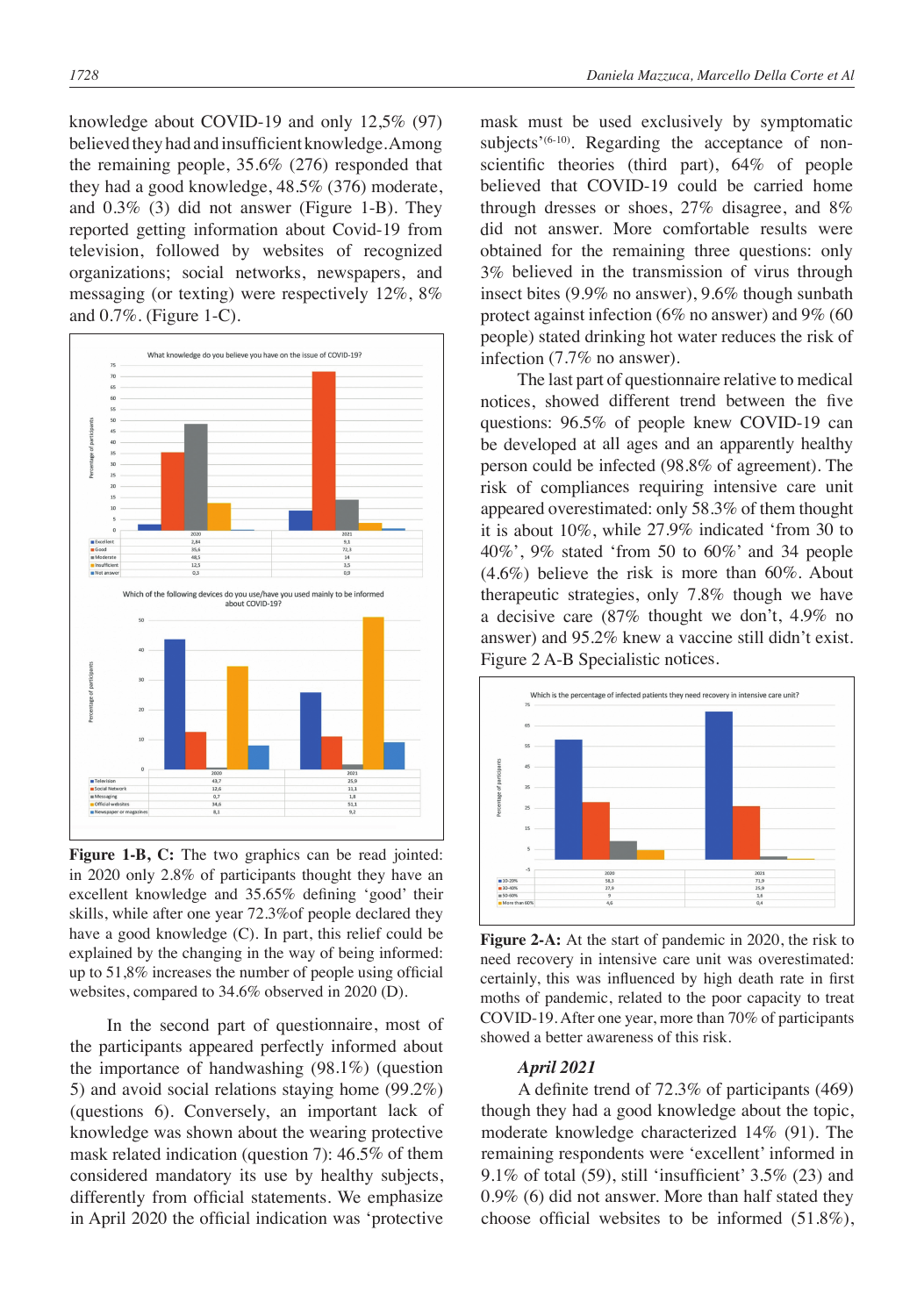followed by television (25.9%) and social network (11.1%) (Figure 1). The section of prevention strategies showed the following answers: the importance of handwashing was shared by 99% of responders; the isolation – or 'the staying-home' was understood by 92.7% (612) of people, although 5.4% (35) disagreed and 1.8% (12) did not answer.



**Figure 2-B:** In 2020, even if we did not have a vaccine against COVID-19, 2% of people believed we did. After one year, despite mediatic highlights and public promotion campaign, 2,7% of people think we do not a vaccine against SARS-CoV-2, and 1,8% prefers to not answer.

The use of safety mask - become mandatory about a year earlier – was well known by 94.4% (612) but disapproved by 3.54% (23) and not answered by  $2\%$ (13). The questionnaire section 'acceptance of non-scientific theories' showed: 6% (39) of people believing C-vitamin reduces the risk of infection  $(9.1\%$  no answer),  $3.85\%$   $(25)$ participants convinced insect bites can carry virus (5.5% no answer), 8.95% (58) stated sunbath reduces contagion (6.32% no answer); drinking hot water was a preventive strategy for 32 individuals (4.93%) and 528 persons (81.4%) knew they can carry virus home through shoes or clothes.

Regarding the technical notions, 96.14% (623) individuals knew COVID-19 can be developed at all ages. A person apparently healthy could be infected for 95.9% (622) of participants, while 1.85% (12) disagreed. The risk to develop a form of disease requiring intensive care unit was considered approximately 10-20% by 71.9% (466) of people and 30-40% by 25.9% (168), while the overestimation characterized 0.46% (3) of people (those answering 50-60%) and 1.69% (11) (those answering more than 60%). The existence of a decisive therapy is considered by 44.4  $%$  (288) of total versus 51.8% (336), only 24 people didn't answer (3.70%). The question 'does a vaccine exist?' gets 95.3% (618) of positive answer, 12 people did not answer (1.85%), 18 participants curiously stated 'it doesn't exist'  $(2.7\%).$ 

# **Discussion**

First data emerging from our study is the easy use and prompt acceptance of digital form questionnaire. On both occasions, it was accepted and filled by more than 60% of questioned. This modality is fast, economic, and well accepted. It reduces the sense of judgement associated to the direct interview and it can be performed when the participant prefers, at the most appropriate time. However, at the second time in 2021, we observed a reduction into the number of participants: 774 in 2020 versus 648 in 2021, with a decrease of 16.27 %. This changing could be probably explained through the collective feeling of redundancy and continuous media storming about COVID-19 and pandemic.

We believe at the beginning of a collective problem, such as coronavirus in April 2020, the will to cooperate and to help was greater, making people more prone to accept an interview. Additionally, in April 2020 people were suddenly catapulted into the dimension of lockdown, isolation, and all-day-home daily life, all factors resulting in more own time disposable to accept the questionnaire. An interesting data is the change of feeling on personal knowledge about COVID-19: in 2020 only 2.8% of participants thought they have an excellent knowledge and 35.65% defined 'good' their skills, while after one year 72.3%of people declared they have a good knowledge. In part, this relief could be explained by the changing in the way of being informed: up to 51.8% of people use official websites, compared to 34.6% observed in 2020. Analyzing the answers, our work suggests that knowledge of the interviewed people about COVID-19 was initially incomplete. Moreover, we found that the lack of knowledge regards as scientific characteristics of disease, as more simple aspects who can be acquired through a correct public information.

For example, 360 people in April 2020 thought that healthy people should wear protective mask, although this was never sentenced by official recognized healthy organization. As well as stated, that time by WHO, wearing medical mask when not indicated represent a burden. This behavior procures unnecessary costs and create a false sense of security that could lead to neglecting other essential measures, such as hand hygiene practices,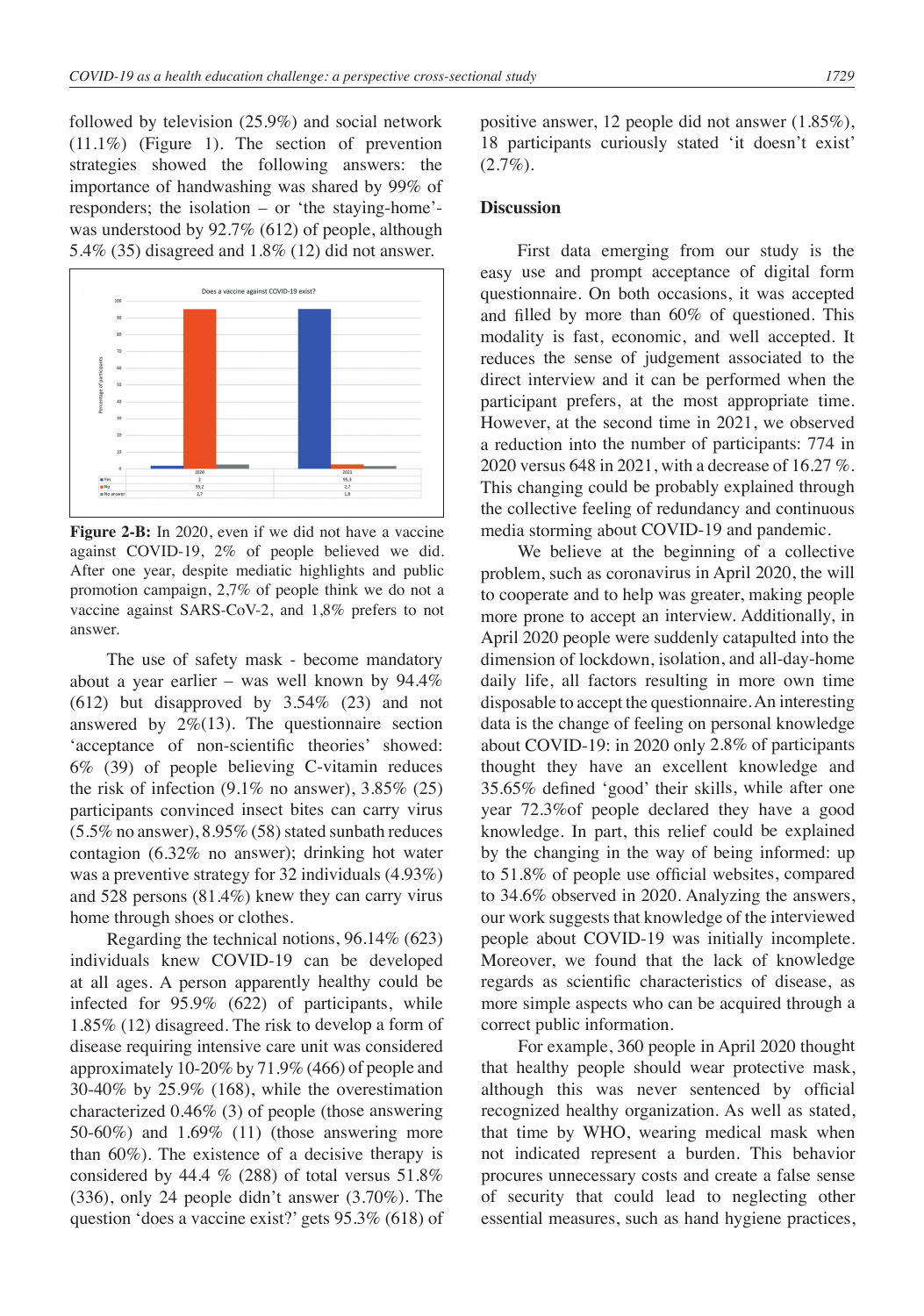or it can reduce the tendency to respect the 'stayingat-home' prescription. In the same way, 64% of them stated they can carry virus home through dresses or shoes, which was 81.4% after one year. Considering the perception of the disease, in 2020 more than 30% had a wrong idea about the risk of needing of intensive cares, which was not particularly different in April 2021 (28%). A further interesting result characterizes 2,7% of people who does not believe a COVID vaccine exists and 1,8% not answering: the numbers confirm a lack of informations about COVID vaccine, in line with literature data $(22)$ .

The fact that this lack of knowledge may be prevented with implementing strategies of communications let us re-think to public health policies, especially teaching strategies. The correct perception of a phenomenon could improve the capacity and tendency to prevent it. In our case, COVID-19 still represent an emergency worldwide and especially for Italy. A fragmentary and incomplete healthy education could improve the development and the confidence in non-scientific theories or wrong behaviors<sup>(23)</sup>, resulting in unjustified collective fear and unnecessary costs<sup>(24)</sup>.

Several factors may influence the acquiring of incorrect information, such as: television (reporters often propose false, inappropriate, or unclear notions), messaging and social network (which represent elective way of circulating the so called 'fake news'). Our study is characterized by a limit. The number of participants is limited, and the results could not perfectly represent the trend of Italian people. Nevertheless, it still constitutes a valid crosssectional analysis in a varied sample providing an important starter point to evaluate population needs in terms of health education.

### **Conclusions**

This study demonstrates that the management of a critical affair in public health, such as a pandemic, mustn't ignore a correct education of people about the various aspects of the problem. It's important to perform educational programs.

The first purpose must be a correct analysis of the problem, to let people understand risks, possible consequences, to avoid overestimation or terrifying legends. In this way, a specific prevention program can be carried out, to help people to notaccept unofficial sources which suggest no-scientific behaviors. The reduction of inappropriate behaviors might result in reduction of health costs or even in a better control of epidemic burden. The study also confirms that the use of web questionnaire is well accepted<sup>(25)</sup> because it can be done respecting anonymity, reduces the sense of "being evaluated" of the patient, and it requires just a smartphone.

Finally, in parallel with crisis unit, emergency field hospitals and every kind of alarmism, a sanitary emergency must stimulate also the develop of a special health education unit, coordinated by central authorities through some territorial divisions, permitting the information at multiple levels. This must be considered as a real public health priority.

# **References**

- 1) N. Zhu et al., A Novel Coronavirus from Patients with Pneumonia in China, 2019, N. Engl. J. Med., 2020, vol. 382, no. 8, pp. 727-733
- 2) F. Aiello et al., R. Post-Mortem RT-PCR Assay for SARS-CoV-2 RNA in COVID-19 Patients' Corneal Epithelium, Conjunctival and Nasopharyngeal Swabs. J Clin Med. 2021 Sep 20; 10(18): 4256. doi: 10.3390/jcm10184256. PMID: 34575369; PMCID: PMC8464749.
- 3) F. Servadei et al., Persistence of SARS-CoV-2 Viral RNA in Nasopharyngeal Swabs after Death: An Observational Study. Microorganisms. 2021 Apr 10; 9(4): 800. doi: 10.3390/microorganisms9040800. PMID: 33920259; PMCID: PMC8103507.
- 4) C.-C. Lai et al., Global epidemiology of coronavirus disease 2019 (COVID-19): disease incidence, daily cumulative index, mortality, and their association with country healthcare resources and economic status', Int. J. Antimicrob. Agents, 2020, vol. 55, no. 4, p. 105946
- 5) M. Giovanetti et al., The first two cases of 2019-nCoV in Italy: Where they come from?, J. Med. Virol., 2020, vol. 92, no. 5, pp. 518-521
- 6) R. J. Meier et al., A Critical Analysis of Corona Related Data: What the More Reliable Data Can Imply for Western-Europe', Appl. Sci., 2020, vol. 10, no. 10, Art. no. 10
- 7) M. Rizzi et al., EDITORIAL SARS-CoV-2 invades the West. How to face a COVID-19 epidemic in Lombardy, Northern Italy?, Infez Med., 2020, 28(2): 133-134
- 8) M. Postorino et al., Telemedicine as a Medical Examination Tool During the Covid-19 Emergency: The Experience of the Onco-Haematology Center of Tor Vergata Hospital in Rome. Int J Environ Res Public Health. 2020 Nov 27; 17(23): 8834. doi: 10.3390/ijerph17238834. PMID: 33261139; PMCID: PMC7729865.
- 9) Ministero della Salute. Available online: https:// www.salute.gov.it/portale/news/p3\_2\_1\_1\_1. jsp?lingua=italiano&menu=notizie&p=null&id=4501 (accessed on 16 April 2020).